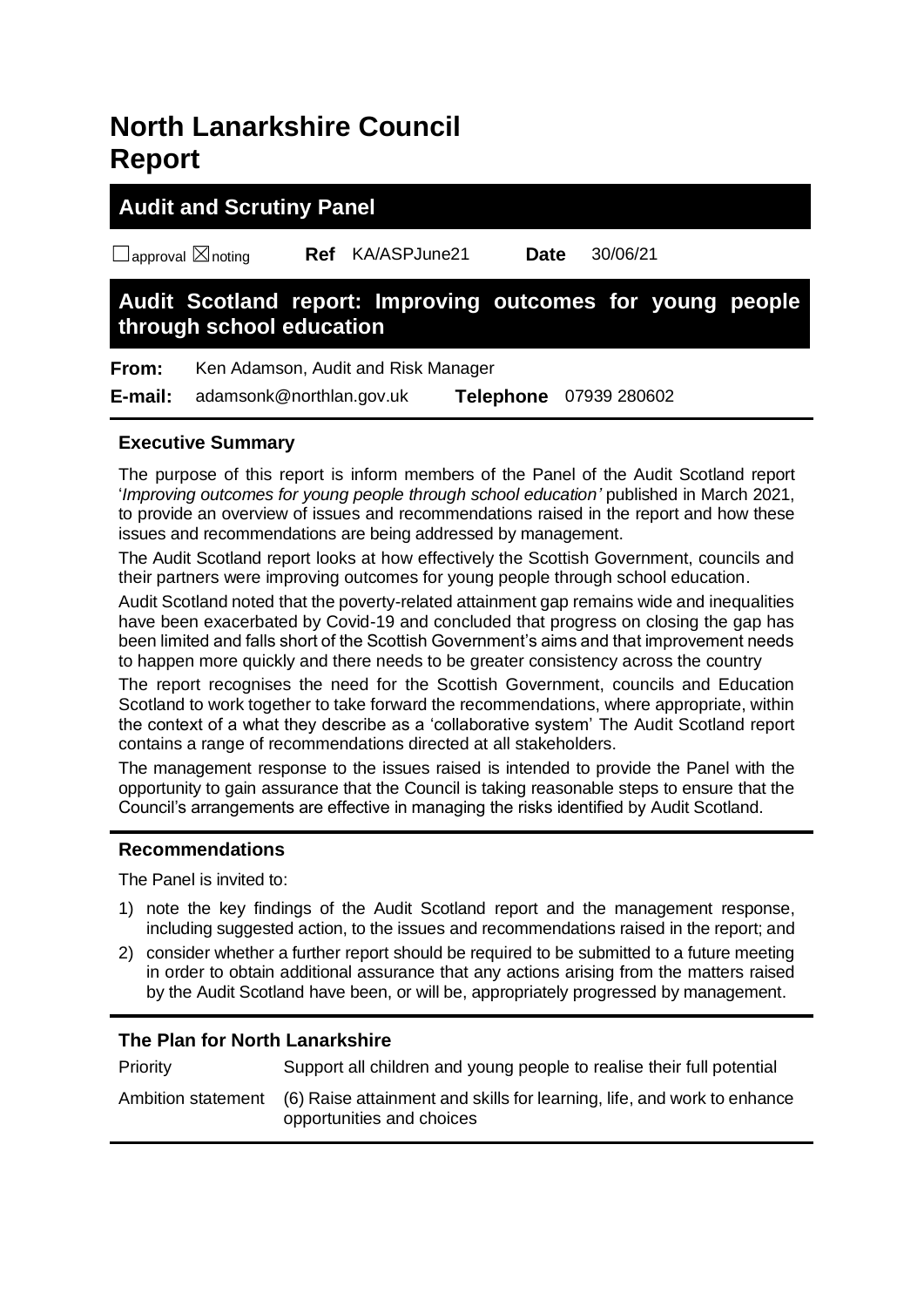#### **1. Background**

- 1.1 School education is fundamental to ensuring positive long-term outcomes for young people and it impacts on Scotland's economy and society. It performs a key role in contributing to the 11 long-term outcomes set out in the Scottish Government's National Performance Framework (NPF). The Scottish Government is responsible for developing national policy and strategic direction. Its vision for education in Scotland is to deliver excellence through raising attainment: ensuring that every child achieves the highest standards in literacy and numeracy, as well as the knowledge and skills necessary to shape their future as successful learners, confident individuals, responsible citizens, and effective contributors. It also aims to achieve equity: ensuring every child has the same opportunity to succeed, with a particular focus on closing the poverty-related attainment gap.
- 1.2 The Council also has significant ambitions in this field. One of the priorities included in The Plan for North Lanarkshire is to 'Support all children and young people to realise their full potential' with an associated ambition to raise attainment and skills for learning, life, and work to enhance opportunities and choices This is delivered by a range of actions, activities including Programme of Work items P034.1 Improving outcomes and P039 Scottish Attainment Challenge (SAC) and Pupil Equity Fund (PEF).
- 1.3 In 2019, Audit Scotland carried out audit work to look at how effectively the Scottish Government, councils and their partners were improving outcomes for young people through school education. This work was paused in March 2020 because of the Covid-19 pandemic. It was restarted in October 2020 to look at the impact of Covid-19 on school education and the response taken by the Scottish Government, councils and their partners. The Audit Scotland report draws together the key findings from these two pieces of work. The report recognises that this is a fast-changing situation and only covers actions taken by the Scottish Government, councils and their partners up until early January 2021. The audit considered mainstream primary and secondary school education.

### **2. Report**

### **Audit Scotland report – key findings**

- 2.1 The Audit Scotland report contains the following key messages:
	- School education is not just about exam results. It also aims to improve children's and young people's health and wellbeing and support wider outcomes such as vocational qualifications. The Covid-19 pandemic has affected children and young people in many ways, including their learning, wellbeing and economic circumstances. Pupils living in the most challenging circumstances have been most affected by school closures.
	- Those involved in planning, delivering and supporting school education were working well together prior to the pandemic. This strong foundation helped them to collaborate to deliver a rapid response to Covid-19 in exceptionally challenging circumstances. The pandemic has reinforced the importance of school education and other sectors working together to tackle issues which affect young people's life chances and outcomes, such as child poverty and health and wellbeing.
	- Both national education policy and the curriculum reflect the importance for pupils of different pathways and opportunities, and outcomes beyond exam results. There has been an increase in the types of opportunities, awards and qualifications available to children and young people and an increase in the number awarded. However, better data is needed to understand if other outcomes, like wellbeing and confidence, are improving.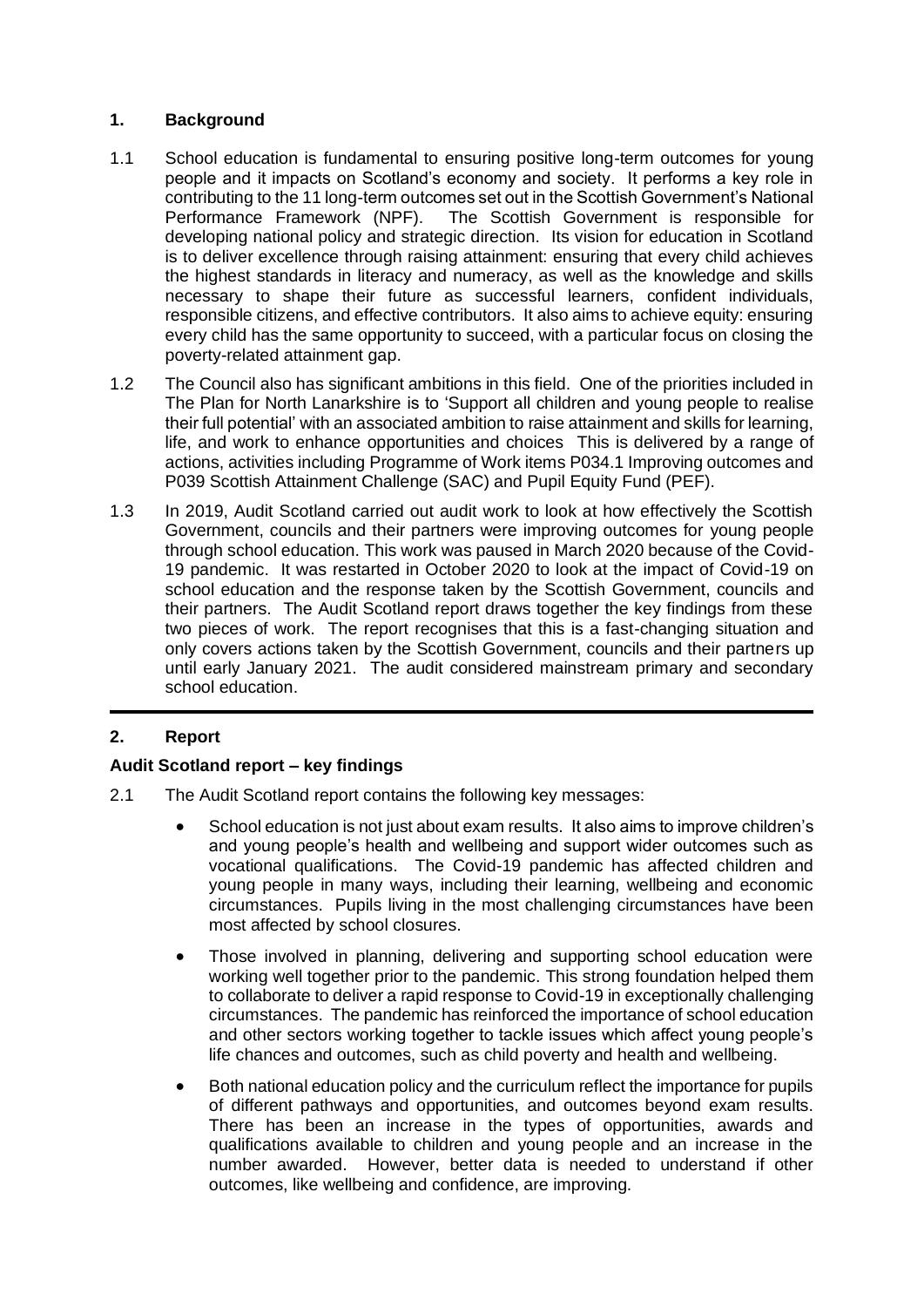- There is wide variation in education performance across councils, with evidence of worsening performance on some indicators in some councils. At the national level, exam performance and other attainment measures have improved. But the rate of improvement up until 2018–19 has been inconsistent across different measures. Measuring progress has been hampered by the cancellation of exams and other data gaps caused by Covid-19. This could create risks around accountability.
- The poverty-related attainment gap remains wide and inequalities have been exacerbated by Covid-19. Progress on closing the gap has been limited and falls short of the Scottish Government's aims. Improvement needs to happen more quickly and there needs to be greater consistency across the country. The government and councils recognise that addressing inequalities must be at the heart of the response to Covid-19, longer-term recovery and improving education.
- Council spending on primary and secondary school education across Scotland increased by 5.1 per cent in real terms between 2013/14 and 2018/19, from £4.1 billion to £4.3 billion. Most of the real-terms increase in spend can be attributed to the Attainment Scotland Fund, which the Scottish Government set up in 2015/16 to close the poverty-related attainment gap. When this is excluded, realterms spending increased by 0.7 per cent during the period, to just over £4.1 billion. The Scottish Government had put over £200 million of extra money into Covid-19 mitigation measures and education recovery by early January 2021.

#### **Audit Scotland recommendations**

- 2.3 In respect of recommendations made by Audit Scotland, the report recognises the need for the Scottish Government, councils and Education Scotland to work together to take forward the recommendations, where appropriate, within the context of a what they describe as a 'collaborative system' and with lead responsibility as set out below.
- 2.4 The report recommends that the Scottish Government should:
	- continue to lead the development of priorities for education recovery and improvement, building on the actions set out in the National Improvement Framework (NIF) for 2021, the Equity Audit and the forthcoming OECD review, being clear about anticipated outcomes and milestones;
	- work with stakeholders to develop and publish consistent and robust national data that reflects the ambitions of the national curriculum, national policy priorities such as health and wellbeing and confidence, and key priorities for Covid-19 recovery and improvement;
	- update the NIF to reflect data on these agreed outcomes and consider how to ensure that there is greater prominence on these broader outcome measures in public reporting and messaging, for example by inclusion in the NIF key indicators;
	- work with stakeholders to agree an approach to dealing with the challenges created by data disruption in 2020 and 2021 which will affect monitoring of progress in achieving policy ambitions relating to outcomes and the attainment gap; and
	- ensure that future methods for targeting support to address inequalities reflect broader demographic issues, which are not well reflected in the Scottish Index of Multiple Deprivation (SIMD), and updated data on the economic impact of Covid-19 on communities.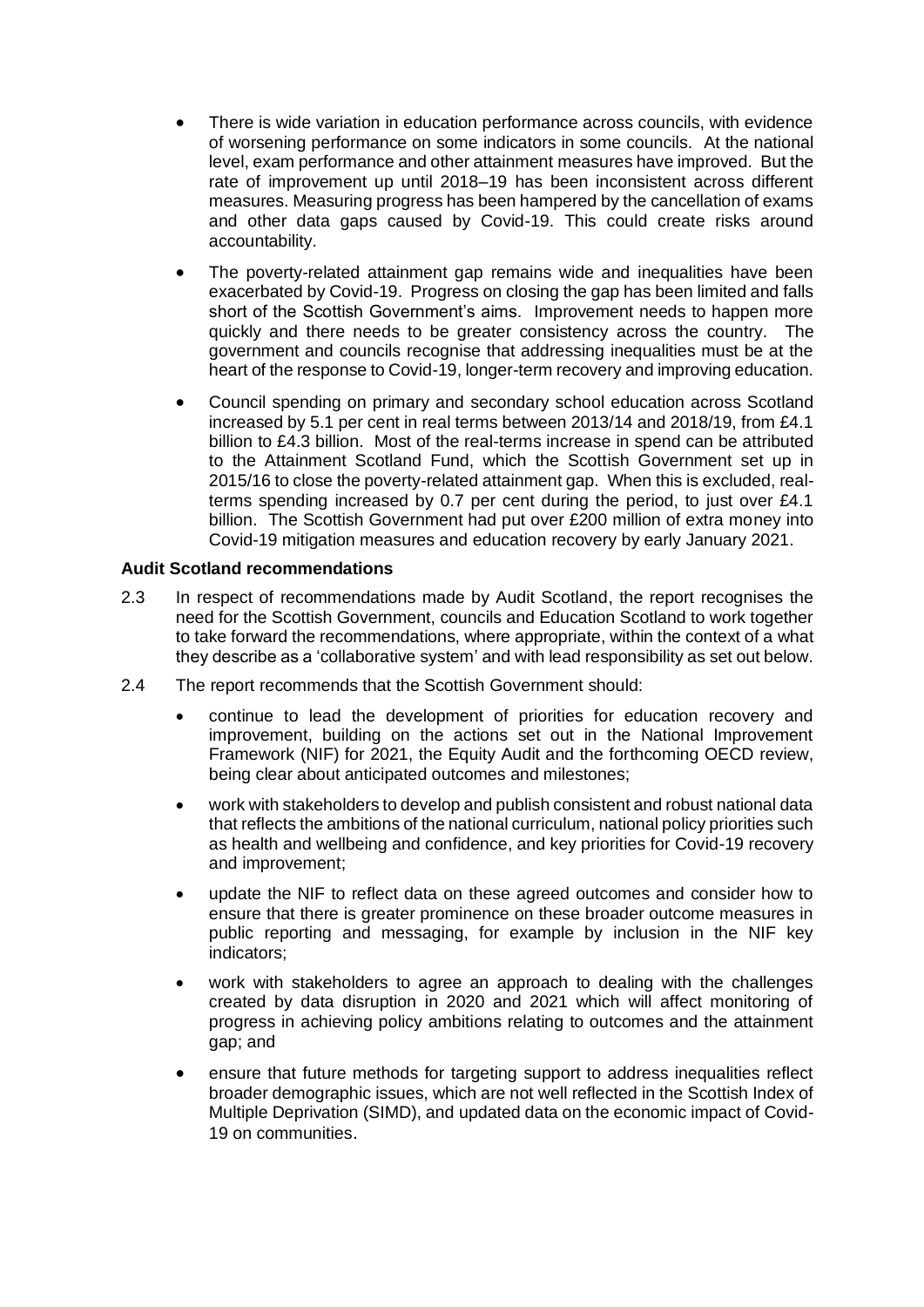- 2.5 Recommendations directed at Education Scotland are that they should work with schools, councils and RICs to:
	- understand the factors that cause variation in performance across schools and councils;
	- achieve greater consistency in applying the NIF drivers through a targeted response that reflects local priorities for improvement, with a focus on reducing inequalities; and
	- ensure the successful innovation and learning from the Covid-19 response, such as the opportunities from using digital learning, informs future planning for improved outcomes for children and young people.
- 2.6 Audit Scotland recommendations directed at local authorities are that Councils should:
	- work with schools, Regional Improvement Collaboratives, other policy teams and partners, for example in the third sector, to reduce variability in outcomes by more consistent application of the drivers of improvement set out in the NIF, by:
		- $\circ$  using data to understand trends in outcome measures over time and across different demographic groups;
		- o using evidence-based quality-improvement approaches;
		- o sharing learning and applying good practice across schools and councils; and
		- o helping schools to build up their data analytical, evaluation and qualityimprovement skills so they can make evidence-based decisions.
	- monitor the short- and longer-term impacts of Covid-19 (including the impact of remote learning) on local children's and young people's learning and wellbeing and act when required to mitigate the effects and improve outcomes;
	- more effectively and consistently involve young people and parents in planning to improve outcomes and to inform the local response to Covid-19; and
	- ensure third-sector organisations working with or representing children and young people are effectively involved in local planning to improve longer-term outcomes, and to deliver the local education response to Covid-19.
- 2.7 And jointly the report recommends that the Scottish Government, Education Scotland and councils should:
	- continue to ensure a coordinated policy response within and across government (for example with health and children and families services) when planning to improve longer-term outcomes for children and young people and delivering the education recovery response to the equality impacts of Covid-19;
	- use the Equity Audit and other evidence to monitor the short- and longer-term impact of Covid-19 on children's and young people's learning and wellbeing, and to inform the development of local and national priorities and targeting of mitigating actions; and
	- further promote the importance of the different pathways, qualifications and awards available to young people with parents, carers, politicians, and the media, to support wider public understanding of the importance of broader outcomes.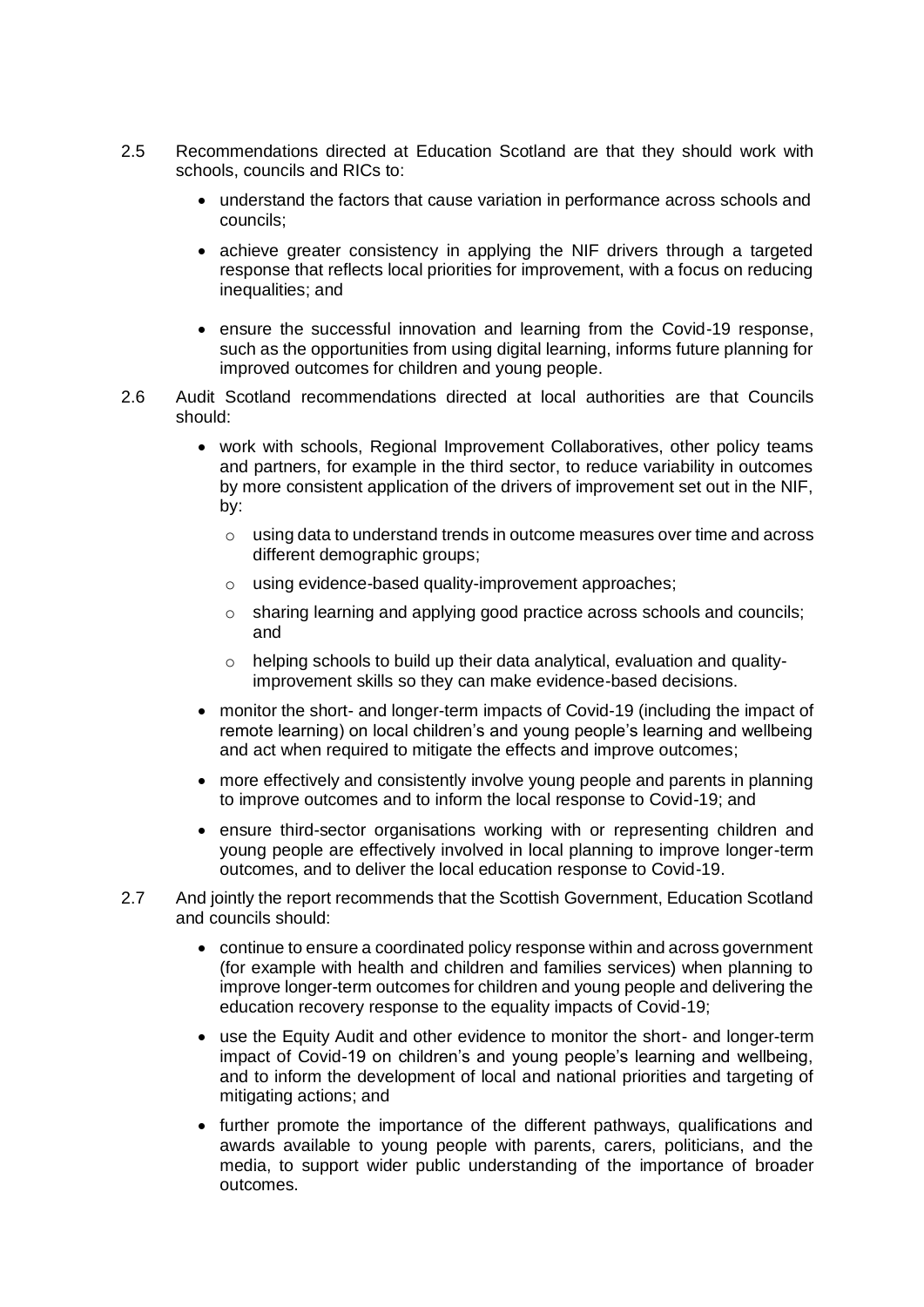2.8 Management responses to the recommendations targeted specifically at Councils as at paragraph 2.6 is at Appendix 1.

#### **3. Management commentary**

- 3.1 North Lanarkshire Council's position in relation to the key issues highlighted by Audit Scotland are set out in the paragraphs below which have been provided by relevant senior management within Education and Families.
- 3.2 There is a separate report to the Education and Families Committee on the Interim SAC report which highlights several key interventions. It should be noted that last year's SAC plan was amended to reflect the emerging priorities in the COVID pandemic response and recovery.
- 3.3 The following sections highlight the thinking that will underpin planning for the next phase of COVID response and recovery. The material contained covers similar issues to those which made up the North Lanarkshire Council submission to the Education and Skills Committee of the Scottish Parliament in March 2021.

#### **Helping pupils "catch up" following the impact of the pandemic on school education.**

- 3.4 A range of interventions are being planned around a number of key initiatives, some of which are funded through the Scottish Attainment Challenge and the Pupil equity Fund. The Service intends to build up recovery activity around 'catch-up' around those existing interventions, which have a secure evidence-base driving them and are underpinned by research. They include the Digital School, the Virtual School, Cluster based teams, Literacy and Numeracy hubs, the Pedagogy team and the multi-agency COVID Tactical Response team. Further investment in these teams will enable a coordinated offering to be sustained through the next phases of COVID, making up a comprehensive set of contingencies.
- 3.5 The transition years to P1 and S1 were highlighted by head teachers as particularly challenging in session 2020–2021 so the Service is reviewing activity in supporting transitions and will be updating guidance. The issues were more related to emotional readiness around transition, rather than a requirement to catch up. This will be a key area of focus in the forthcoming COVID phases. Initially the emphasis will be on reengaging learners and their families and supporting them through this transition period.
- 3.6 There is also a plan to allocate additional resources to clusters of primary schools to focus in on enhanced transition and catch up activities. The intention is to allocate additional funds becoming available through Scottish Government funding to do this. This will create opportunities to recruit teachers to support emerging priorities, securing an important pathway for them, whilst addressing immediate pressures.
- 3.7 Through this approach there will be strategic use of additional staffing, at locality, cluster and school level, to deliver bespoke in school and digital support for young people, on key areas such as Literacy, Numeracy and Health and Wellbeing (HWB), to support smooth transitions in learning for young people.
- 3.8 Supplementary guidance/awareness raising sessions are also being provided for parents/carers providing advice and guidance on how they can continue to support learning at home. Taking this holistic approach to family support and supporting the family group decision making process is central to the overall approach.
- 3.9 Schools and clusters have begun transition planning and have used digital approaches to support inclusion and familiarisation of the new environment. This has also included support and consultation with the wider family. This will focus on priority transition groups, such as the next P1 and S1 groups.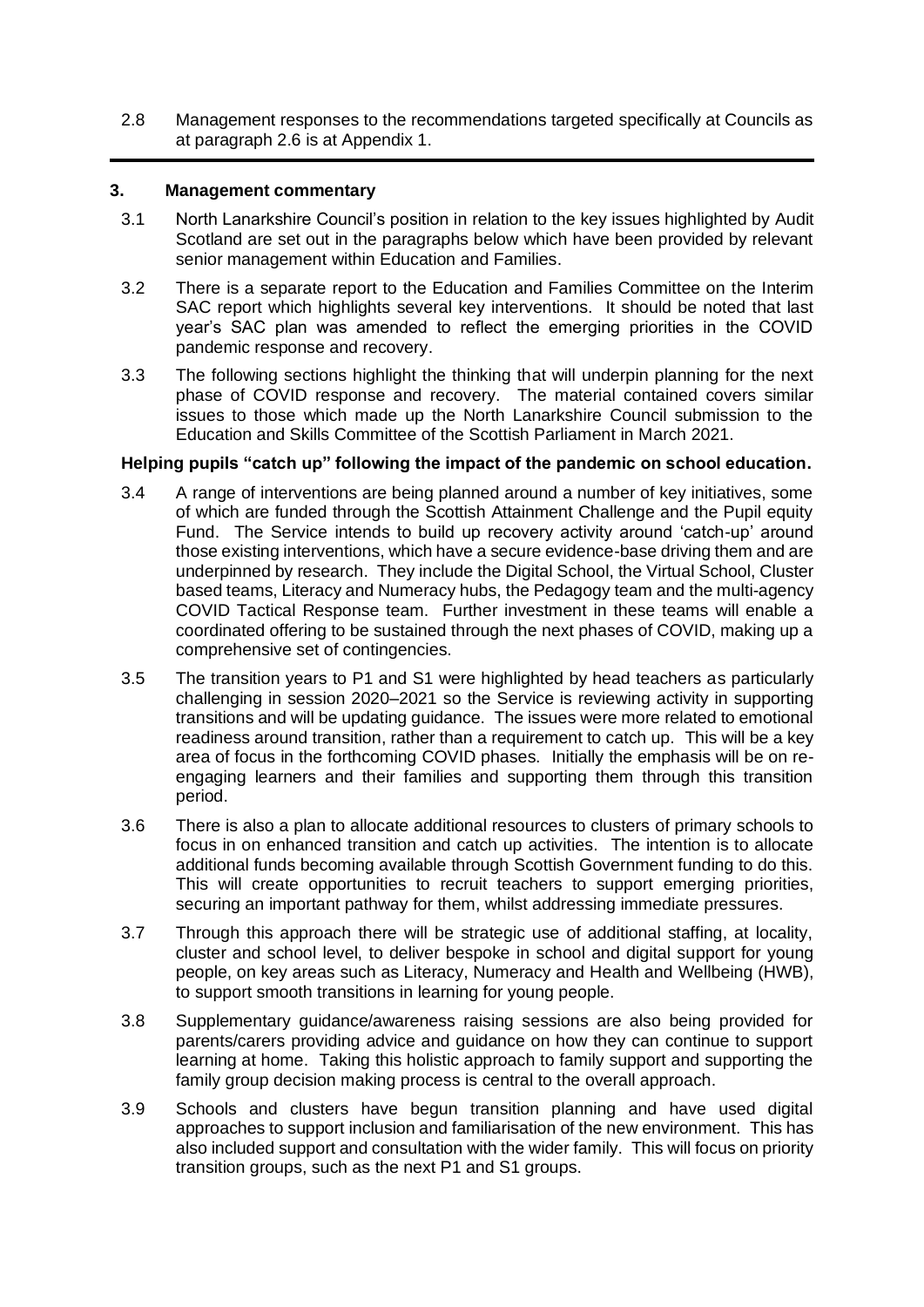- 3.10 For the next phase of recovery, establishments will be required to create an interim curriculum rationale focusing on core subjects and big block/interdisciplinary learning. This will provide learners with increased opportunities to develop key knowledge and skills and to apply learning in different contexts, ensuring depth and breadth.
- 3.11 Some secondary schools are providing in-school Easter School and/or Saturday classes for senior phase pupils. This will be supported by a central offering, facilitated through the Digital School, which is offering an *On-line Easter School* for senior phase pupils, focusing on key subject skills.
- 3.12 School leaders planning strategic and diagnostic use of SNSA to assess current learning, knowledge and skills of children and young people. This will then inform the planned learning in term 4 and beyond, helping to identify key areas of skills development for pupils.

#### **Building on Lessons Learned from the Blended Learning Model**

- 3.13 In the remote learning phases (January–March 2021) each school had established detailed plans for the remote and digital learning. These were quality assured by the central education management team. In subsequent blended learning phase (February – March 2021) each secondary school developed a plan which was signed off by Heads of Service. Critical to all these plans was the maintenance of a highquality delivery of remote and on-line learning.
- 3.14 The approach to the Digital School (and the virtual classroom particularly) featured in the Service's engagement with HMIE on 15 February where the local authority was challenged on its quality assurance of digital learning. A separate [report](https://education.gov.scot/media/fiae2vgn/national-overview-of-practice-in-remote-learning-7-local-authority-approaches-to-assuring-the-quality-of-remote-learning.pdf) on this gives further detail.
- 3.15 For assurance, it is worth noting that the Virtual Classroom has now had almost 600,000 visits to it since 11 January. It averages around 50,000 visits per week and is a tool used by teachers to support blended models of learning.
- 3.16 The virtual classroom focused on key curricular areas of literacy, numeracy, health and wellbeing and the interdisciplinary approach was through STEM. All learning was planned from Curriculum for Excellence Experiences and Outcomes. This universal approach will continue as part of the blended learning in Term 4 and beyond.
- 3.17 There are high levels of endorsement for the Council's e-learning approach by both staff, pupils and parents across a range of stakeholder engagement surveys. Using feedback from stakeholders, establishments have created bespoke blended learning models, offering a combination of digital and remote learning experiences. Staff have reflected on curriculum design principles to ensure learners were challenged and that learning was relevant and progressive. Opportunities for personalisation and choice were included to enable families to tailor approaches to meet their individual circumstances. This approach will be continued in the next phases of COVID response and recovery.
- 3.18 Interdisciplinary learning was used extensively to provide learners with the opportunity to apply skills and knowledge in different contexts. Staff made strategic use of a range of National and Local resources, with clear guidance provided at local level, to ensure all learning experiences were differentiated and contributed to practitioners' long and short-term plans for pupils.
- 3.19 Local Authority and establishment quality assurance processes supported professional dialogue and continuous improvement.
- 3.20 Within (some of) the ASN establishments, strategic use of bespoke outdoor learning experiences enabled a higher number of pupils to be supported during the pandemic.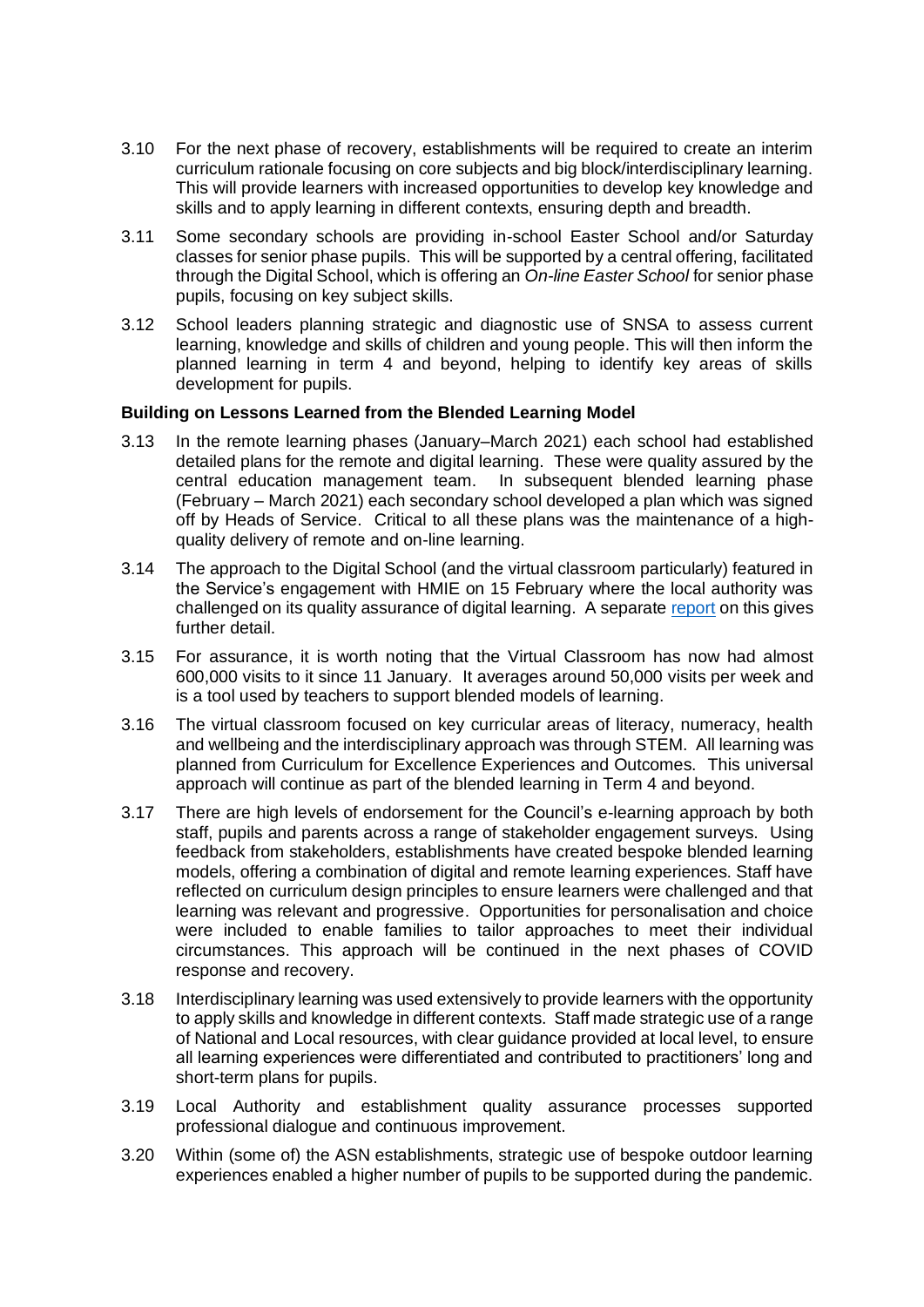- 3.21 CLPL sessions continue to be offered to ensure staff are confident in providing high quality blended learning opportunities including use of Teams, Onenote, Learning, teaching and assessment courses and STEM webinars. Schools have made increased use of Microsoft Forms and OneNote to assess learning remotely and provide feedback. Planned use of Sumdog, IDL and other programmes which support progressive learning and assessment have supported continued use of assessment through remote learning.
- 3.22 The Digital School's Easter School offering is targeted to support senior phase pupils. The virtual classroom will continue a universal remote learning offering for all young people in the BGE on an on-going basis, with a particular focus on ASN and Gaelic.

#### **Immediate Priorities as Pupils Return to In-school Learning**

- 3.23 The initial priorities on returning pupils to school involve securing key learning and assessment opportunities for senior phase pupils to manage the significant risks that surround SQA alternative certification processes. There will also be a more general focus on quantifying learning loss. Lastly, there is a structured population wide exercise underway to get a fix on issues relating to young people's wellbeing generally.
- 3.24 The initial focus for the senior phase is on establishing the basis for working grades, as per the specific arrangements in the Alternative Certification Model for SQA awards and qualifications in 2021. It is likely that this process will generate considerable workload for school and local authority staff. Feedback from the Pupil Stakeholder Forum revealed considerable anxieties which will need to be handled with sensitivity. The potential for challenges from pupils and parents who are unhappy with grades awarded are considerable and this will require to be managed.
- 3.25 A range of assessments techniques will be used appropriately to identify learners' strengths and areas for development to enable staff to plan effectively to differentiate learning and meet learners needs. This will also allow staff to build on learners' new skills and experiences, particularly around areas of digital literacy.
- 3.26 Guidance issued to primary schools in August and March for the return to in-school learning for P1-3 and then P4-7 in literacy and numeracy to support progression and assessment of learning. Templates for active literacy and numeracy approaches have been provided for schools which exemplify evidence-based approaches.
- 3.27 SNSA used as a diagnostic assessment tool at key stages. A range of other data will be used to build a picture of learning loss (YARK, MALT, ACEL). Trends from assessment data will be collated at establishment, cluster and Authority level to identify trends and patterns. These trends and patterns will inform strategic resourcing and training plans for next session.

#### **Assess the Impacts of the Pandemic on Learning and Wellbeing**

- 3.28 The Service are conducting a whole population survey of children's health and wellbeing, using the Strengths and Difficulties Questionnaire. 48,000 children will be involved in this. This will be cross-referenced with data from the 2016 Realigning Children's Services exercise, which used similar approaches and had data from approximately 10,000 children in it.
- 3.29 In the COVID-19 response phase the Service strengthened its cluster-based approaches to dealing with health and wellbeing. This involved a more localised and integrated approaches to planning for children's wellbeing, which has resulted in a systematic, structured approach to meeting the needs of vulnerable children.
- 3.30 Individual establishments will conduct a range of formative and summative assessments to identify a baseline for pupils and to plan for next steps in learning.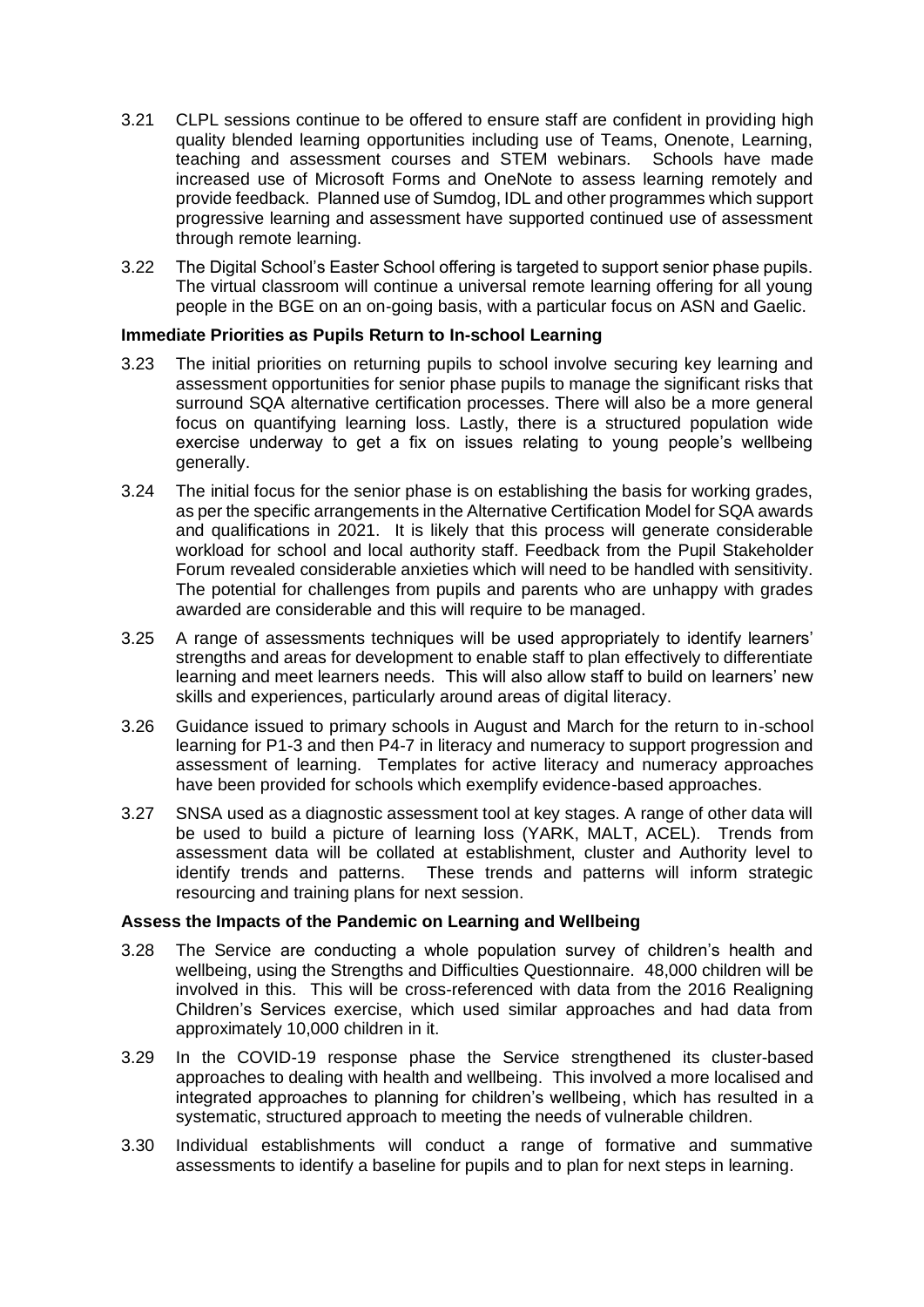- 3.31 Schools leaders have continued with evaluation of Improvement Planning and SAC/PEF plans, these will also measure the impact on learning and teaching as well as wellbeing of staff and young people.
- 3.32 Cluster Wellbeing meetings held weekly focus on the needs of the child and the family. These have been instrumental in supporting bespoke learning packages for children and young people. The Virtual School has continued to support blending learning for Care Experienced children and young people.

#### **Providing additional activities, learning opportunities or Wellbeing Support to Pupils**

- 3.33 The Service has advanced plans for an enrichment afternoon as part of the 32 period secondary school week, which have been developed in line with the emerging national drive to provide an additional curriculum and support offering to young people in recompense for experiences they have missed out on due to the pandemic.
- 3.34 There is a planned expansion about to take place of several programmes relating to health and wellbeing which have been incubated in the SAC plan and which have proven successful.
- 3.35 The Service is currently in the process of integrating a new Wellbeing application across the Authority to help improve outcomes for children and families and strengthen current GIRFEC processes. This application aligns with the National Practice model, providing a secure recording system for establishments to record and store relevant information about a young person, integrating information to support planning decisions.
- 3.36 Health and Wellbeing Officers from the Authority's Scottish Attainment Team will continue to liaise with colleagues from within and out with the service, e.g. Psychological Services and Health Protection Scotland, to highlight relevant training and resources. Current HWB programmes will be extended to include new Senior Phase HWB resources linked to Healthy Schools programme. Any additional moneys from government for recovery will be used to support this and other priorities.

#### **Next Steps**

- 3.37 There is currently no certainty as to how national planning to tackle the poverty related attainment gap will be brought forward post the 2021 Scottish Parliament election. This means that the current programmes in the SAC plan are at risk beyond March 2022. Planning been done in-year for the Scottish Attainment Challenge is being managed with a view to potentially having to conclude this activity.
- 3.38 In the COVID-19 response phase the Service is strengthening several existing interventions which enact its strategic approach to improvement. Whilst some of these are partially or wholly funded through SAC, work is being done to evaluate how best to sustain these going forward. These include:
	- The Statutory Leavers' Pathways Programme
	- The Virtual School for Care experienced Young People
	- The Digital School
	- The Cluster Based Improvement and Innovation Leads
	- The Pedagogy Team
	- The Literacy and Numeracy Hubs
- 3.39 There is an exercise being carried out on workforce planning for the next academic session on a planned approach to ensuring the Service maximises the available resource in the newly qualified teacher group (186) and the emerging probationer group (257).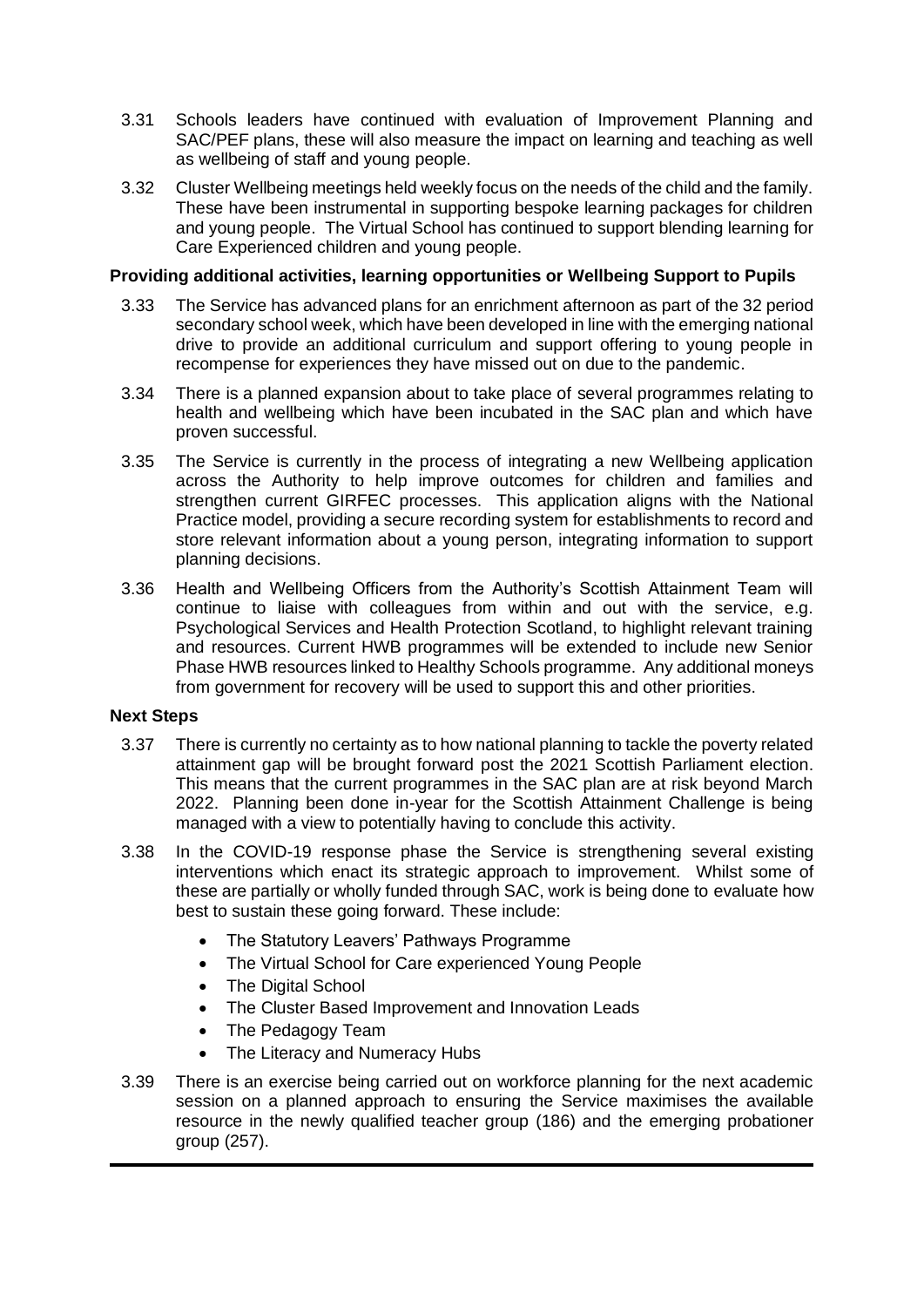- **4. Public Sector Equality Duty and Fairer Scotland Duty**
- 4.1 **Equality Impact Assessment** No impacts arising directly from this report 4.2 **Fairer Scotland** No impacts arising directly from this report **5. Impact** 5.1 **Financial impact:** None arising directly from this report
- 5.2 **HR policy / Legislative impact:** None arising directly from this report
- 5.3 **Technology / Digital impact:** None arising directly from this report
- 5.4 **Environmental impact:** None arising directly from this report
- 5.5 **Communications impact:** None arising directly from this report
- 5.6 **Risk impact:** Failure to address the issues arising from the Audit Scotland report could impact on the Council's ability to successfully deliver against its corporate priorities and ambitions.

#### **6. Measures of success**

- 6.1 A range of relevant performance information in respect of attainment is reported annually by the Service in a Standards and Quality report which serves provide all stakeholders and the public with the performance information across the 6 NIF drivers and against improvement priorities to measure performance in improving educational outcomes for young people. This report enables the Council to meet the statutory requirement under the Standards in Schools etc. Act 2000 (as amended by the Education (Scotland) Act 2016) and provides the information required to contribute to the Scottish Government's annual report on the 6 NIF drivers for improvement.
- 6.2 In addition, the Service also publishes an annual progress report on its SAC and PEF plan designed to ensure an increased focus on research and evidence-based practice and a more explicit outcomes focus.

#### **7. Supporting documents**

Appendix 1 Audit Scotland's key recommendations for Councils (the full audit report can be found on the Audit Scotland website).

**Ken Adamson Audit and Risk Manager**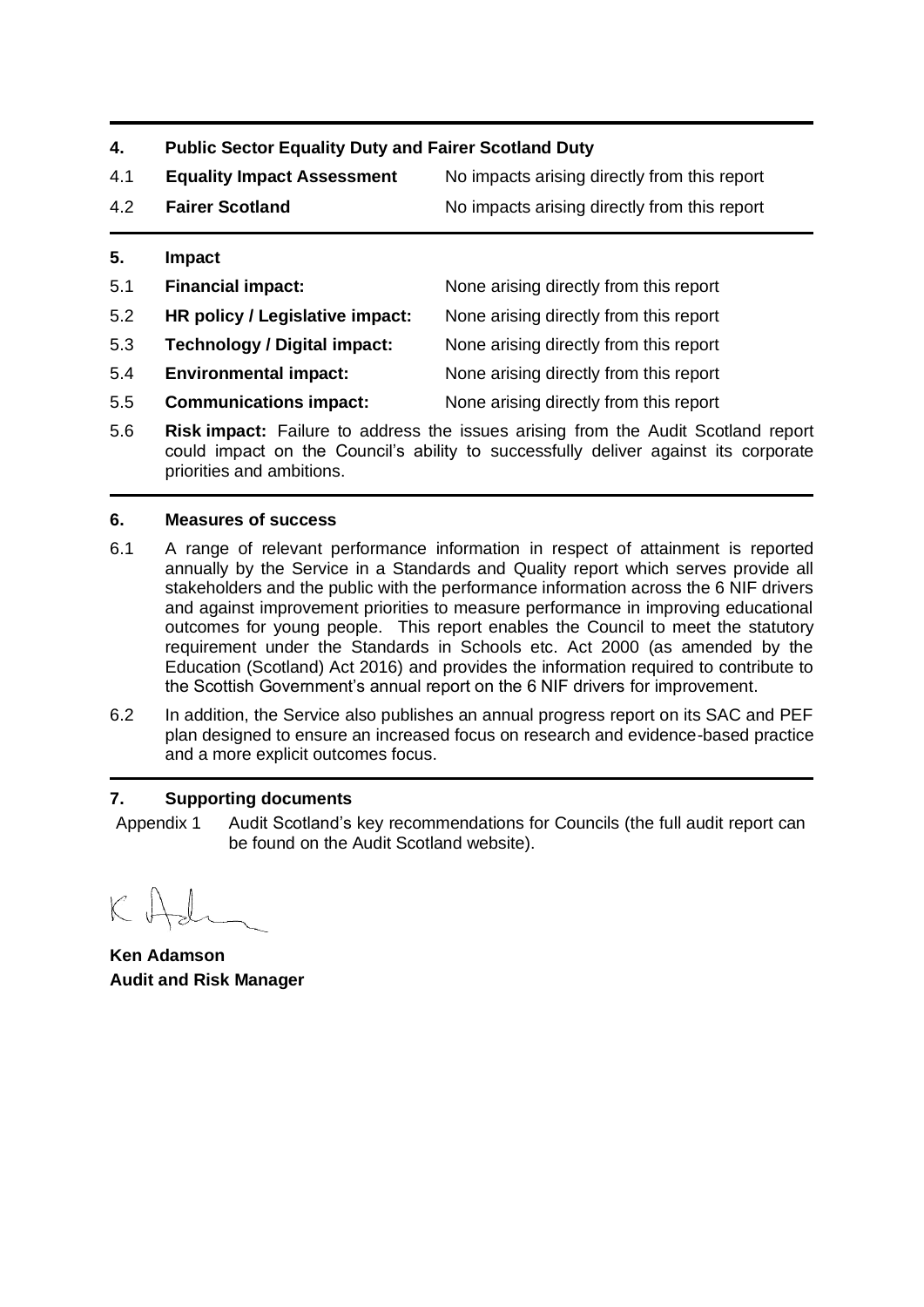#### **Appendix 1 Audit Scotland recommendations and management responses**

#### **Audit Scotland have identified the following recommendations for councils:**

- **1. Work with schools, Regional Improvement Collaboratives, other policy teams and partners, for example in the third sector, to reduce variability in outcomes by more consistent application of the drivers of improvement set out in the NIF, by:**
	- **a. using data to understand trends in outcome measures over time and across different demographic groups;**
	- **b. using evidence-based quality-improvement approaches;**
	- **c. sharing learning and applying good practice across schools and councils; and**
	- **d. helping schools to build up their data analytical, evaluation and qualityimprovement skills so they can make evidence-based decisions.**

#### Management response:

#### *(a) Using data to understand trends in outcome measures over time and across different demographic groups*

The service has recently developed in interactive dashboard for schools covering a range of indicators and integrating a number of data system feeds. The What's the Story System has been developed with head teachers and covers all aspects of attainment, considering local and national benchmarks.

The Service is currently conducting a population wide health and wellbeing survey of all pupils. This will be benchmarked against the similar survey undertaken through the Realigning Children's Services process in 2016 to identify trends and priorities. This is likely to be even more important in the COVID recovery phase.

#### *(b) using evidence-based quality-improvement approaches;*

There is a structured quality improvement approach in place which has a range of aspects, ranging from challenge and support visits for schools to transparent sharing of data through to the Investors in People Process. These processes are led by Education Managers and Heads of Service and apply to all 119 of our schools and all 25 of our current and future family learning centres. Information on performance in these areas is included in regular Standards and Quality Reports to the Education and Families Committee.

#### *(c) and (d) sharing learning and applying good practice across schools and councils; and helping schools to build up their data analytical, evaluation and quality- improvement skills so they can make evidence-based decisions.*

The recent establishment of the Improvement Hub allows the sharing of local, national and international experiences in sharing improvement practice. It is used by schools to underpin PEF spend and the basis for the peer review processes which underpin the Family Improvement Groups of Schools.